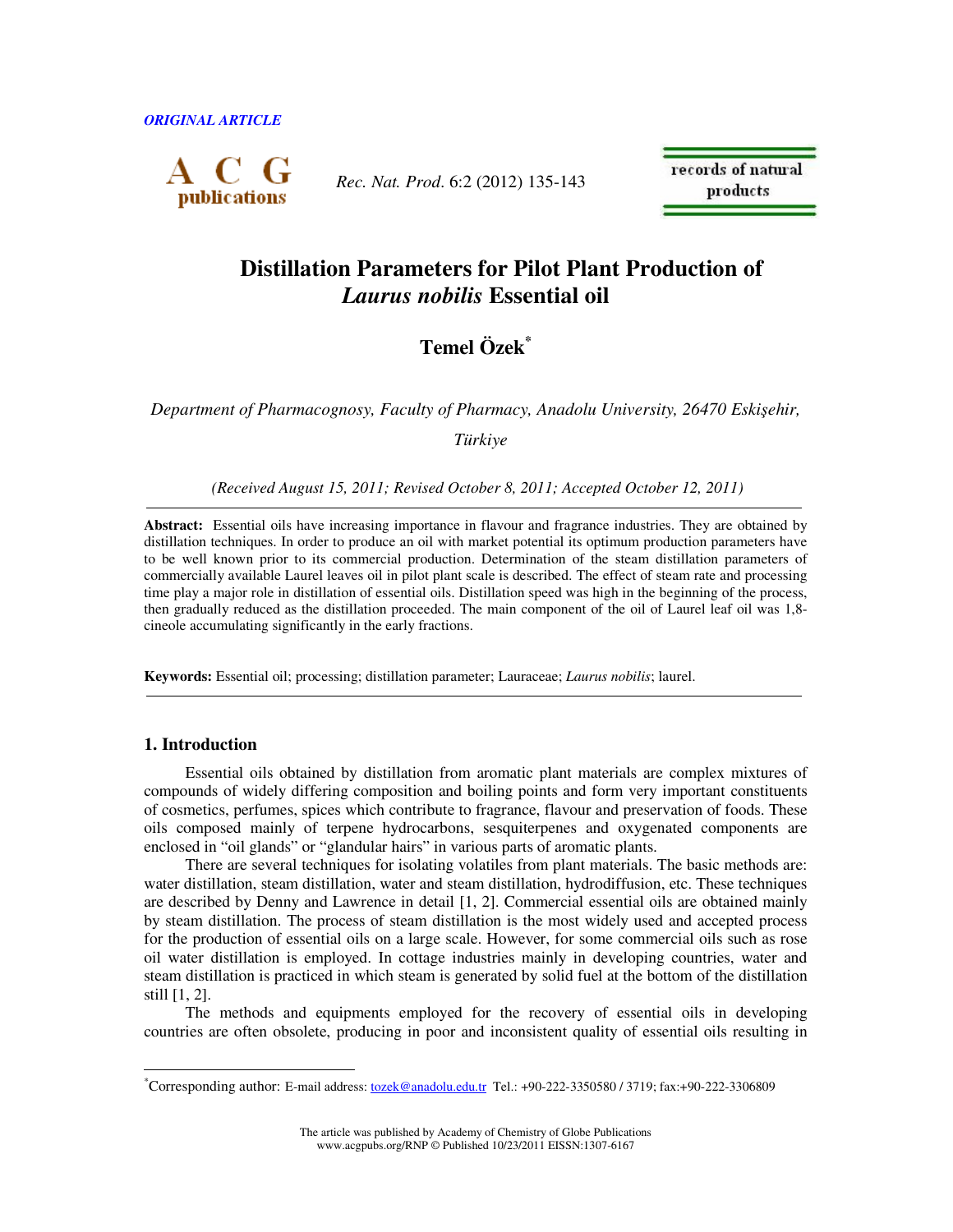poor returns. The most commonly practiced and simplest of all the operations followed in the recovery of essential oils from the plant materials is steam distillation.

 Steam distillation briefly is a unit operation in which live steam is passed through a well packed bed of plant material in a cylindrical still. The resultant vapours containing volatile essential oils and steam are condensed in a heat exchanger and the condensate forming two immiscible layers are separated into essential oil and water in a separator. The latter is called aromatic water (or *hydrosol*) of that plant and is usually discarded if it has no use or commercial value.

Although distillation is a well known and simple process, data on optimum conditions such as time of distillation, steam rate, etc. need to be worked out on individual raw materials, since every plant material is unique by itself and the conditions cannot be generalized.

In this study, the influence of distillation parameters such as time and steam rate on *Laurus nobilis* oil recovery on pilot plant scale were investigated.

### **2. Materials and Methods**

#### *2.1. Plant Material*

Laurel (*Laurus nobilis* L.) grows along the entire coast line of Turkey at an altitude of 1200 m [3,4].

Laurel leaves are collected for export and the production of essential oil. The main collection areas are Aegean and the eastern Mediterranean regions, while there is limited production in the Black Sea region. It is also cultivated in the Hatay and İçel provinces mainly for its oil-bearing berries [4].

First grade standardized leaves are exported in special boxes after cleaning and sorting for use as a spice. The essential oil of Laurel leaves generally produced from the second grade leaves. In 2002, Turkey exported 4,869 tons of Laurel leaves for a return of USD 7.7 million with USD 1.58 unit export price [4].

Previous studies have indicated that the main component was 1,8-cineole which varied in the range from 23-63 % according to the different extraction techniques [5-37].

#### *2.2. Steam Distillation of Laurus nobilis*

Bench scale data on essential oil yield and moisture content of the plant material were completed before scaling up to pilot plant. In the laboratory, a Clevenger type apparatus was used to obtain essential oil for 3 hours by hydro-distillation. For moisture content determination, a glass apparatus was used and the method described in European Pharmacopoeia (2005) was followed [38]. Approximately 100 g plant material for hydro-distillation and 10 g for volumetric moisture content determination were taken from each batch.

Laurel leaves were collected from south-western part of Turkey. It contained 1.8-3.9 % total essential oil. Oil yields were calculated on moisture free basis. Overall relative oil recovery calculations were then based on the ratio of the oil volume obtained on pilot plant scale over that obtained on bench scale.

Pilot plant scale steam distillation experiments were conducted in a 500 Liter capacity stainless steel distillation unit. Steam was generated by a steam boiler fired by natural gas. Four batches were worked up in the pilot plant. The results are summarized in Table 1.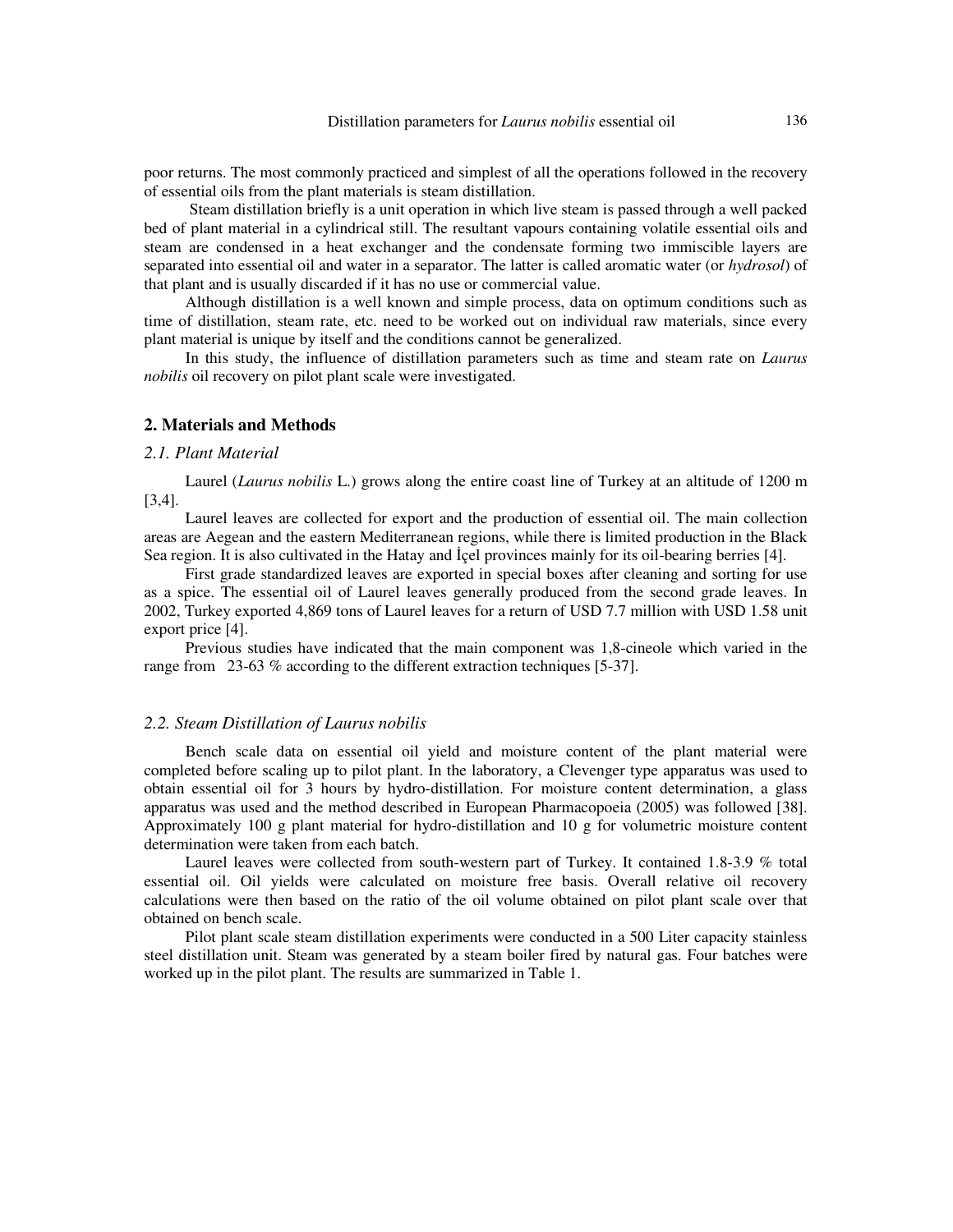All the calculations were done by the following equations:

$$
m = m_w (1-w) \tag{1}
$$

$$
Y_L = \frac{V_{it}}{m} \tag{2}
$$

$$
Y_P = \frac{V_T}{m} \tag{3}
$$

$$
Y_o = \frac{Y_P}{Y_L} \tag{4}
$$

$$
Y_R = \frac{Y_{Pt}}{Y_L} \tag{5}
$$

$$
V_R = \frac{V_t}{V_T} \tag{6}
$$

$$
R = \frac{V_t}{mt} \tag{7}
$$

$$
V_{OR} = \frac{V_D}{V_T} Y_R \tag{8}
$$

For laboratory scale oil yield  $(Y_L)$  calculation,  $V_T$  assumed equal to  $V_i$  which is recovered at infinite time because of the negligible amount of oil observed at the end of the process.

|                                                                                    | <b>Experiments</b> |                   |                   |             |
|------------------------------------------------------------------------------------|--------------------|-------------------|-------------------|-------------|
|                                                                                    | <b>Batch</b><br>I  | <b>Batch</b><br>п | <b>Batch</b><br>Ш | Batch<br>IV |
| Weight of batch; $m_w$ (kg)                                                        | 24.5               | 34                | 38                | 38          |
| Moisture content; $w(\%)$                                                          | 8                  | 8                 | 8                 | 8           |
| Steam rate; $R_{stm}$ [(kg steam) (kg material) <sup>-1</sup> (h) <sup>-1</sup> ]  | $0.9 - 1.1$        | $1.4 - 1.5$       | $0.78 - 1.1$      | $0.5 - 1.2$ |
| Oil yield $(Y_P)$ in Pilot scale; (L <sub>oil</sub> / kg <sub>material</sub> ) (%) | 2.51               | 1.04              | 1.86              | 3.63        |
| Oil yield $(Y_L)$ in Lab. scale; $(L_{oil} / kg_{material})$ (%)                   | 2.85               | 1.80              | 2.10              | 3.86        |
| Overall oil yield ratio $(Y_0)(\%)$                                                | 88.10              | 57.78             | 88.57             | 94.04       |

**Table 1.** Experimental data of *Laurus nobilis*

Figure 1 shows overall relative oil yield (%) while Figure 2 shows the steam rate effect on overall oil yield (%) in individual batches.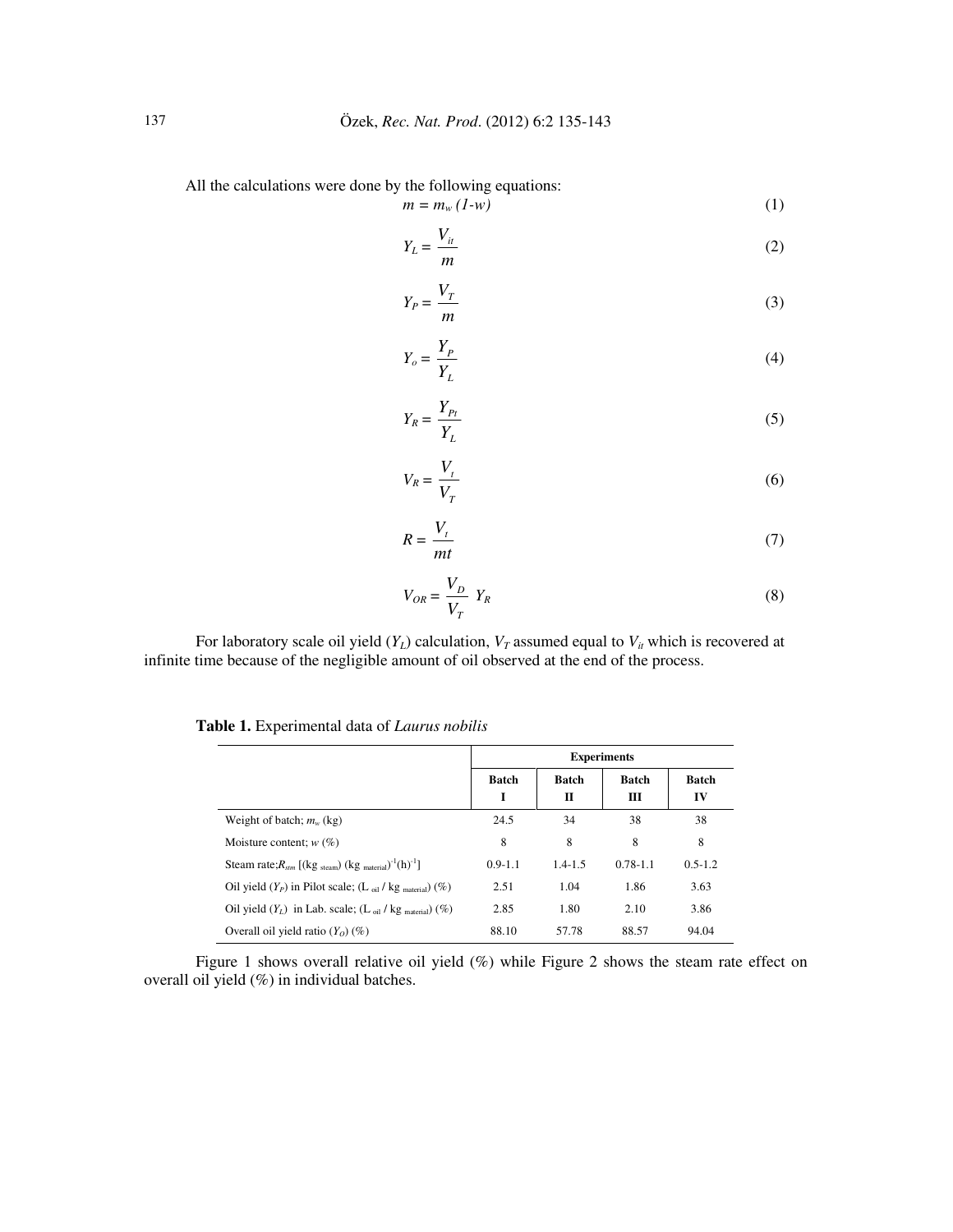

**Figure 1.** Overall relative oil yields of *Laurus nobilis*



**Figure 2.** Steam rate effect on the yields for *Laurus nobilis*

Figure 3 shows oil percentages of each batch taken in differential time.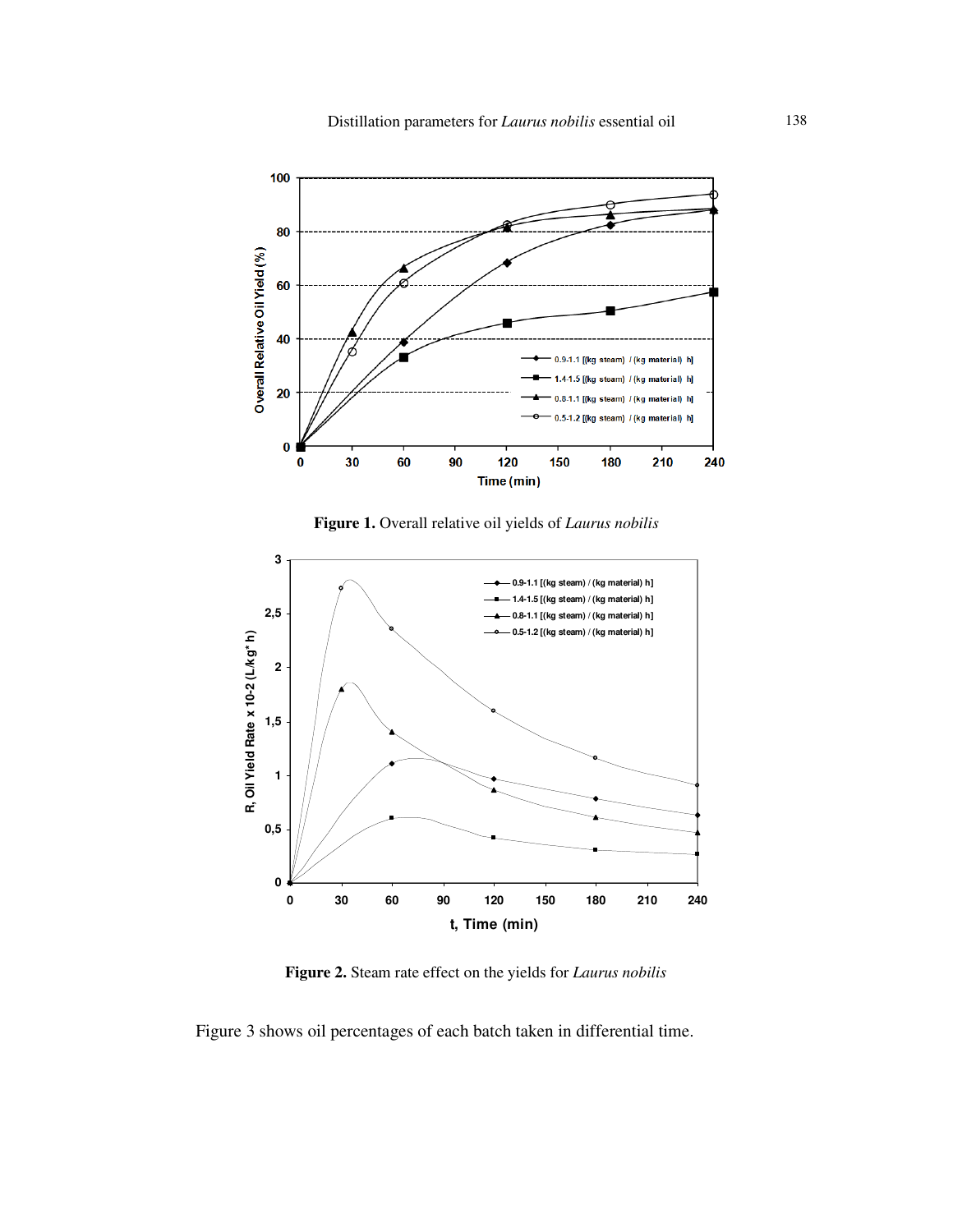

**Figure 3.** Oil distributions in differential time periods for *Laurus nobilis*

### *2.3. GC and GC/MS Conditions*

The oil samples which were taken from each batch in fractions were analyzed by GC and GC/MS techniques. The gas chromatographic analysis was performed using a Shimadzu GC-9A with CR4A integrator with nitrogen as carrier gas. Oven temperature was held at 70°C for 10 min. and programmed to 180°C at a rate of 2°C/min, then held at 180°C for 30 min. Injector and detector (FID) temperatures were kept at 250°C. Thermon 600T fused silica capillary column (50 m x 0.25 mm id. with 0.25 µm film thickness) was used. Gas chromatography/mass spectrometry was carried out with Shimadzu GC/MS QP2000A system. The same column employed in GC analysis with the same conditions was used with helium as carrier gas at 0.8 atm. Identification of individual components was achieved using LSS-30 library search software from the "NBS/NIH/EPA Library", "BASER Library of Essential Oil Constituents", The Wiley/NBS Registry of Mass Spectral Data"

Composition of *Laurus nobilis* essential oil worked in this study is given in Table 2.

#### **3. Results and Discussion**

The study indicated that the steam rate is a very important parameter. Figure 1 shows the overall recovery of oil against the time of distillation for different steam rates applied. It is clear that starting with a low steam rate gives better oil yield. This effect is indicated in Figure 1. When the steam rate  $R_{\text{stm}}$ , was increased from 0.5 to 1.4 [kg steam / kg material . h], the oil recovery  $Y_R$  decrease from 80% to 45%, a 35% decrease in about two hours distillation time.

The same steam rate effect on the yield calculated by equation (7), can be seen in Figure 2. A high steam rate in the beginning of the steam distillation gives reduced oil recovery rates. In one hour distillation time, oil recovery rate *R*, decreased from 2.7 x 10<sup>-2</sup> to 0.6 x 10<sup>-2</sup> [L oil / kg material h]. The effect can also be seen clearly in Figure 2 for shorter distillation times.

However, the steam rate should be increased gradually during the distillation time in order to achieve optimum oil yields. In Figure 1, the steam rate  $R_{\text{atm}}$ , ranging from 0.5 to 1.2 [kg steam / kg material] . h] gives better overall recovery of oil *Yo*.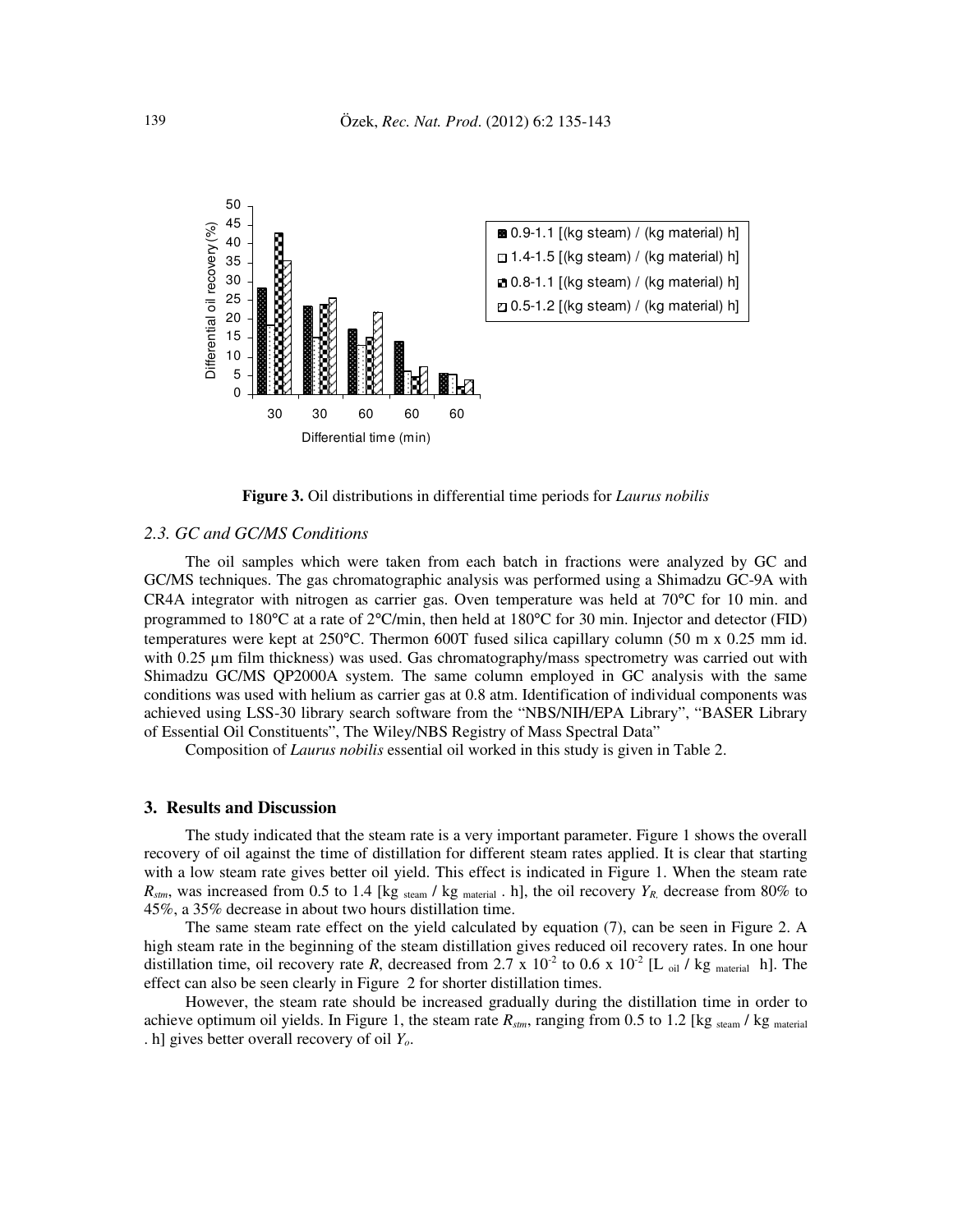| $RRI*$ | Compound                                           | %            |
|--------|----------------------------------------------------|--------------|
| 1032   | $\alpha$ -Pinene                                   | 4.6          |
| 1076   | Camphene                                           | 0.2          |
| 1118   | $\beta$ -Pinene                                    | 3.6          |
| 1132   | Sabinene                                           | 7.8          |
| 1174   | Myrcene                                            | 0.4          |
| 1177   | $\alpha$ -Terpinene                                | 0.5          |
| 1203   | Limonene                                           | 0.8          |
| 1213   | 1,8-Cineole                                        | 57.8         |
| 1255   | $\gamma$ -Terpinene                                | 1.0          |
| 1280   | $p$ -Cymene                                        | 1.2          |
| 1290   | Terpinolene                                        | 0.2          |
| 1553   | Linalool                                           | 0.6          |
| 1565   | Linalyl acetate                                    | $\mathbf{t}$ |
| 1612   | $\beta$ -Caryophyllene                             | 0.2          |
| 1611   | Terpinen-4-ol                                      | 2.2          |
| 1706   | Terpinyl acetate / α-Terpineol /<br><b>Borneol</b> | 8.3          |
| 2030   | Methyl eugenol                                     | 0.2          |
| 2186   | Eugenol                                            | 0.3          |
|        | Monoterpene Hydrocarbons                           | 20.3         |
|        | Oxygenated Monoterpenes                            | 67.9         |
|        | Sesquiterpenes                                     | 0.2          |
|        | Others                                             | 1.5          |

**Table 2.** Composition of *Laurus nobilis* essential oil

\*: RRI Relative retention indices calculated against n-alkanes; t: trace (< 0.1 %)

There are some important essential oils which occur well below the outer surface of the parent herb. These oils are found in many different parts of the plants. For Laurel leaves, the oils are found in between the palisade layer. In this case, liquid water plays significant part in bringing the subcutaneous oil to the herb surface. So the plant is classified as having "subcutaneous oils". Diffusion takes place for recovery of these subcutaneous oils.

In dry plant materials, subcutaneous oils cannot easily be drawn to the surface of the material unless the material is wetted sufficiently enough for diffusion to take place. Therefore, for such materials low steam rates at the start of the distillation is required in order to sufficiently wet the plant material. Once the oils are surfaced, then steam rate can be increased step by step to evaporate the oil droplets by the passing steam. However, in fresh materials better yields can be obtained for subcutaneous oils if higher steam rates at the start of distillation are applied.

In the case of superficial oils meaning the oils contained in glandular hairs on the surface of the plant material such as Lamiaceae plants, again higher steam rates are expected to give better yields since diffusion for such oils is not important and they are easily released by breakage of the cuticular structure of the hairs and carried by the passing steam [2].

It was observed in all four experiments that in Laurel leaves, majority (80%) of the oil was recovered in a distillation time of two hours. The rest was recovered in the remaining two hours. Similarly, the recovery of 1,8-cineole, the main component, reached a maximum in the early fractions and gradually decreased in amount as the distillation proceeded. However, the recovery of the other main components, such as α-pinene, β- pinene, sabinene, γ-terpinene and the mixture of oxygenated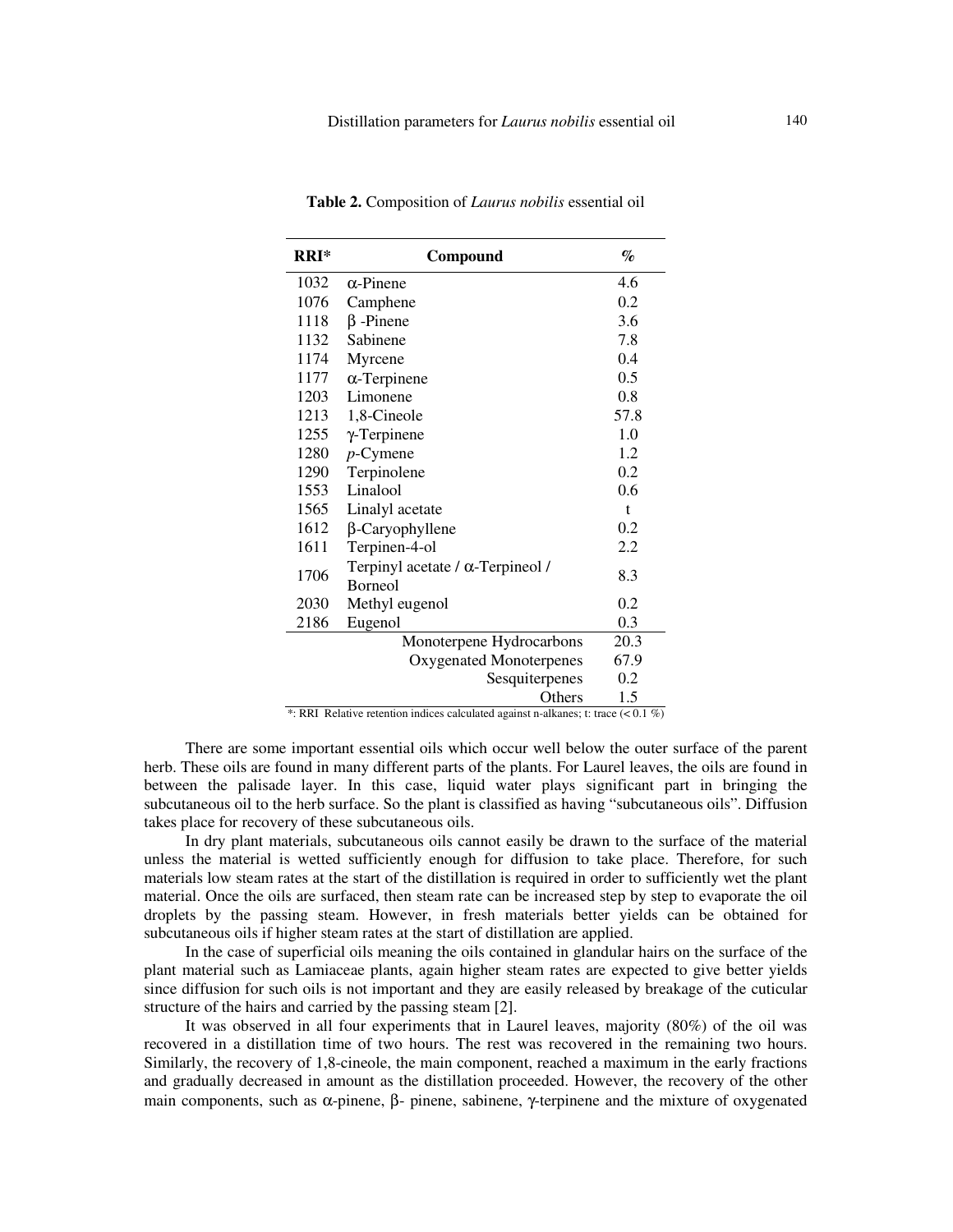

monoterpenes, (terpinyl acetate +  $\alpha$ -terpineol + borneol) followed the completely opposite pattern as shown in the logarithmic chart of Figure 4.

**Figure 4.** Distribution of the major components in differential oil samples

Optimum conditions for the pilot plant scale distillation of dried Laurel leaves are as follows:

- 1. Bed of material in the still should be well packed in order to prevent channeling.
- 2. Prior to distillation, the plant material should be wetted with water in order to facilitate diffusion.
- 3. It is advisable to start distillation at a low steam rate and gradually increasing it over a time period of distillation (*ca*. 0.5 to 1.5 [kg  $_{\text{steam}}$  / kg  $_{\text{material}}$  . h]).

Since 80% of the oil is recovered in the first two hours, distillation time should not exceed two hours for economical reasons.

## **Nomenclature**

| $m$ : mass of moisture free basis plant material; [kg]                               | $V_{it}$ : volume of oil recovered at infinite time; [L]                                                      |
|--------------------------------------------------------------------------------------|---------------------------------------------------------------------------------------------------------------|
| $m_w$ : mass of wet plant material; [kg]                                             | $V_{OR}$ : overall relative oil in differential time;                                                         |
| $R$ : oil yield rate; [L $_{\text{oil}}$ / kg $_{\text{material}}$ h]                | $V\tau$ : volume of oil recovered at the end of distillation;                                                 |
| $R_{\text{stm}}$ : steam rate; [kg $_{\text{stem}}$ / kg $_{\text{material}}$ h]     | IL۱                                                                                                           |
| $t:$ time; [h]                                                                       | $Y_L$ : laboratory scale oil yield; [L $_{\text{oil}}$ / kg $_{\text{material}}$ ]                            |
| $TD$ : differential time; [h]                                                        | $Yo$ : overall relative oil yield;                                                                            |
| $w$ : water (moisture) content of plant material; [kg]                               | $Y_P$ : pilot plant scale oil yield; [L $_{oil}$ / kg $_{material}$ ]                                         |
| $V_c$ : cumulative oil volume; [L]<br>$V_t$ : volume of oil recovered at time t; [L] | $Y_{Pt}$ : pilot plant scale oil yield at time t; [L $_{oil}$ / kg<br>material<br>$Y_R$ : relative oil yield; |

## **Acknowledgments**

I am grateful to Prof. Dr. K. Hüsnü Can Başer for his support during the period of my study. I also thank to all my colleagues and UNIDO expert M.B. Narasimha for their kind help.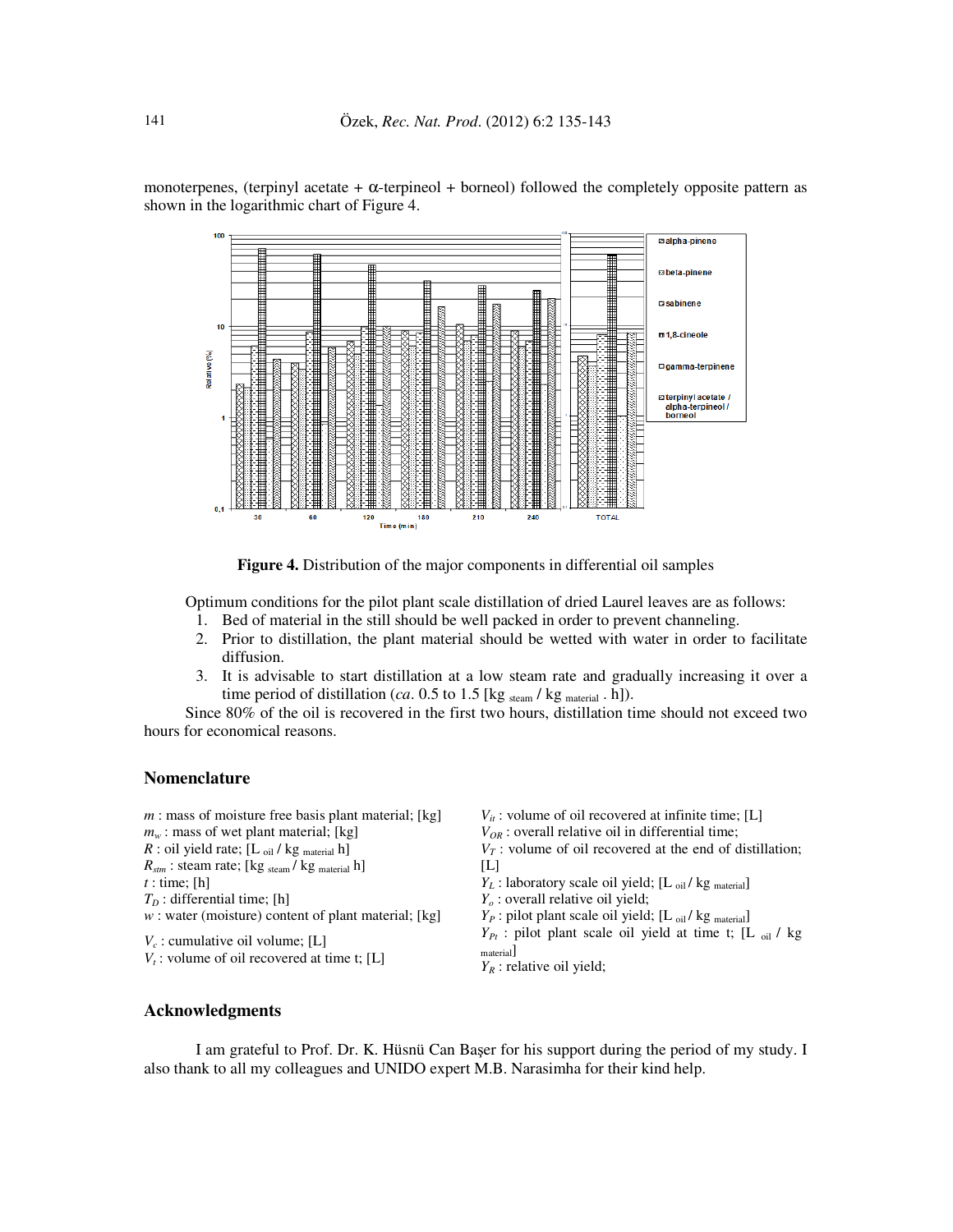### **References**

- [1] B.M. Lawrence (1995). The isolation of aromatic materials from natural plant products, A Manual on the Essential Oil Industry, Edited by K. Tuley De Silva, UNIDO, Vienna, Austria.
- [2] E.F.K.Denny (1990). Field distillation for herbaceous oils, Denny McKenzie Associates, Lilydale, Tasmania.
- [3] P.H. Davis (1982). Flora of Turkey, Vol. 7, Edinburgh University Press, Edinburgh.
- [4] K.H.C. Başer, T. Ekim (2003). Medicinal Plants in the Western Black Sea Countries: Turkey, Eurasia Environment Conference, Istanbul, 21-23 October 2003, Türkiye Çevre Vakfi Yayini, Istanbul.
- [5] H.Tanrıverdi, T. Özek, S.H. Beis, K.H.C. Başer (1992). Composition of the essential oils of Turkish laurel leaves and berries, Essays on Science, Hakim Mohammed Said (Ed.), Hamdard Foundation, Karachi, Pakistan.
- [6] B.M. Lawrence (1978). Progress in Essential Oils: Laurel leaf oil, *Perfumer & Flavorist*, **2**(7) 44.
- [7] B.M. Lawrence (1978). Progress in Essential Oils: Chemical Evaluation of Various Bay Oils, 29.
- [8] B.M. Lawrence (1980). Progress in Essential Oils: Laurel leaf oil, *Perfumer & Flavorist*, **4**(6) 31.
- [9] B.M. Lawrence (1980). Progress in Essential Oils: Laurel leaf oil, *Perfumer & Flavorist*, **5**(4) 29.
- [10] B.M. Lawrence (1981). Progress in Essential Oils: Laurel leaf oil, *Perfumer & Flavorist*, **6**(2) 59.
- [11] B.M. Lawrence (1983). Progress in Essential Oils: Laurel leaf oil, *Perfumer & Flavorist*, **8**(1) 61.
- [12] B.M. Lawrence (1986). Progress in Essential Oils: Laurel leaf oil, *Perfumer & Flavorist*, **11**(3) 49.
- [13] B.M. Lawrence (1987). Progress in Essential Oils: Laurel leaf oil, *Perfumer & Flavorist*, **12**(4) 69.
- [14] B.M. Lawrence (1993). Progress in Essential Oils: Laurel leaf oil, *Perfumer & Flavorist*, **18**(3) 61.
- [15] S.H. Beis (1994). Defne (*Laurus nobilis* L.) Çekirdek yağının çözücü ekstraksiyonu ve karekterizasyonu*,* PhD Dissertation, Osmangazi University, Eskisehir.
- [16] O. Anaç (1986). Essential oil contents and chemical composition of Turkish laurel leaves, *Perfumer & Flavorist* **11**, 73-75.
- [17] A. Akgül, M. Kıvanç, A. Bayrak (1989). Chemical composition and antimicrobial effect of Turkish laurel leaf oil*, J. Essent. Oil* **1**, 277-280.
- [18] M. Özcan, J.-C. Chalchat (2005*).* Effect of different locations on the chemical composition of essential oils of laurel *(Laurus nobilis* L.*)* leaves growing wild in Turkey*, J. Med. Food*, **8**(3) 408-411.
- [19] M.K. Sangun, E. Aydın, M. Timur, H. Karadeniz, M. Çalışkan, A. Özkan (2007). Comparison of chemical composition of the essential oil of *Laurus nobilis* L. leaves and fruits from different regions of Hatay, Turkey*, J. Envir. Biol*. **28**(4) 731-733.
- [20] E. Derwich, Z. Benziane, A. Boukir (2009). Chemical composition and antibacterial activity of leaves essential oil of *Laurus nobilis* from Morocco*, Aust. J. Bas. App. Sci.* **3**(4) 3818-3824.
- [21] M. Verdian-rizi (2009). Variation in the essential oil composition of *Laurus nobilis* L. of different growth stages cultivated in Iran*, J. Bas. App. Sci.* **5**(1) 33-36.
- [22] H. Marzoukia, A. Elaissi, A. Khaldi, S. Bouzid, D. Falconieri, B. Marongiu, A. Piras, S. Porcedda (2009). Seasonal and geographical variation of *Laurus nobilis* L. essential oil from Tunisia*, The Open Nat. Prod. J.* **2**, 86-91.
- [23] M. Verdian-rizi (2008). Phenological variation of *Laurus nobilis* L. essential oil from Iran, *EJEAFChe*, **7:11,** 3321-3325.
- [24] J.C. Chalchat, M.M. Özcan, G. Figueredo (2011). The composition of essential oils of different Parts of laurel, mountain tea, Sage and Ajowan, *J. Food Biochem.* **35**, 484–499.
- [25] Gh. Amin, M.H.S. Sourmaghi, S. Jaafari, R. Hadjagaee, A. Yazdinezhad (2007). Influence of phenological stages and method of distillation on Iranian cultivated bay leaves volatile oil, *Pak. J. Biol. Sci.* **10**(17) 2895-2899.
- [26] P. Di Leo Lira, D. Retta, E. Tkacik, J. Ringuelet, J.D. Coussio, C. van Barena, A.L. Bandoni (2009). Essential oil and by-products of distillation of bay leaves (*Laurus nobilis* L.) from Argentina*, Ind. Crops Prod.* **30**, 259–264.
- [27] N. N. Kovacevic, M. D. Simic, M. S. Ristic (2007). Essential oil of *Laurus nobilis* from Montenegro, *Chem. Nat. Comp.* **43**(4) 408-411.
- [28] C. Fiorini, I. Fouraste, B. David, J. M. Bessiere (1997). Composition of the flower, leaf and stem essential oils from *Laurus nobilis* L, *Flavour Fragr. J.* **12**, 91–93.
- [29] G. Flamini, M. Tebano, P.L. Cioni, L. Ceccarini, A. S. Ricci, I. Longo (2007). Comparison between the conventional method of extraction of essential oil of *Laurus nobilis* L. and a novel method which uses microwaves applied in situ, without resorting to an oven, *J. Chrom. A* **1143**, 36–40.